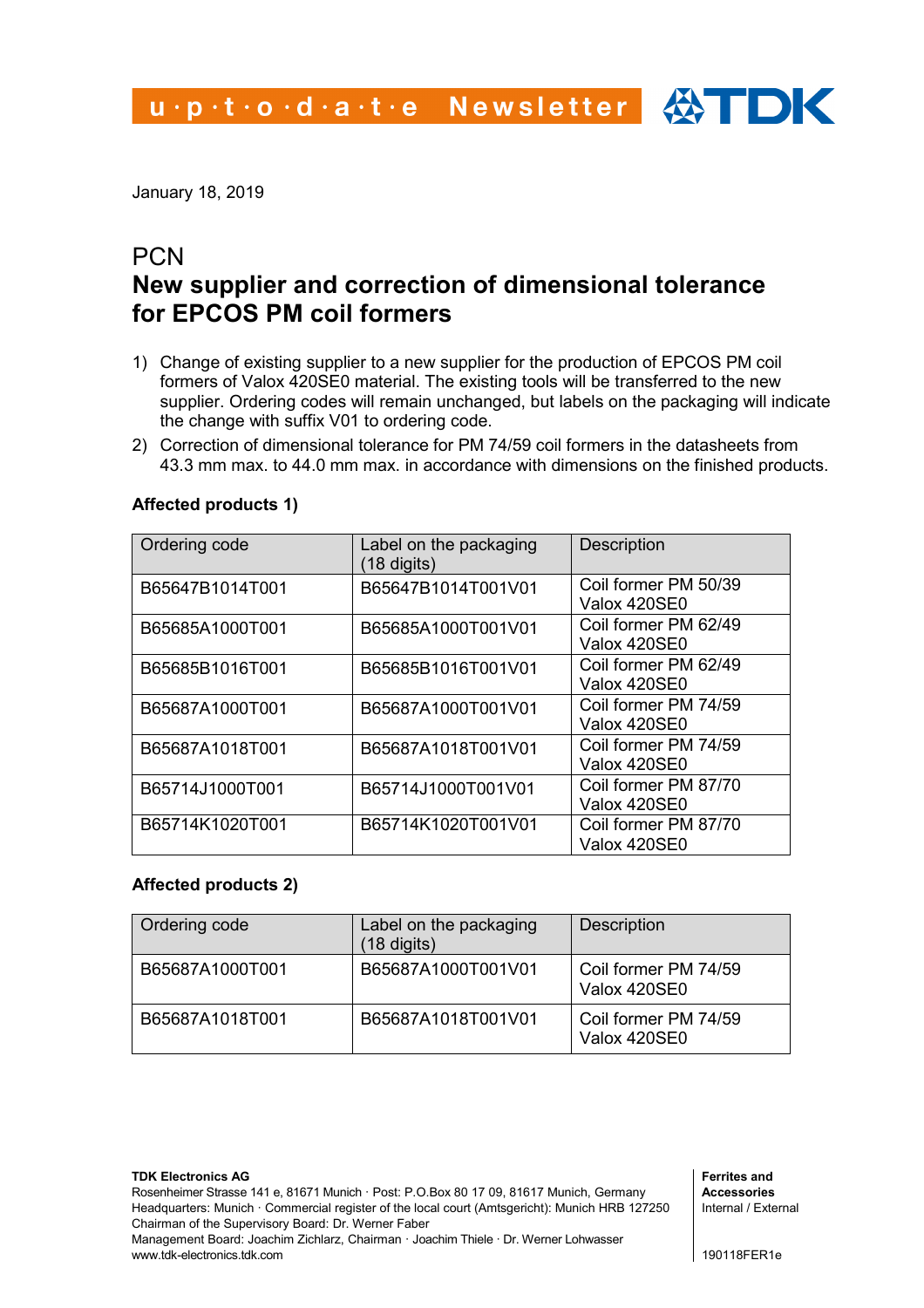# u.p.t.o.d.a.t.e Newsletter  $\bigoplus$  DK

January 18, 2019

New dimension 44.0 mm max:



Scheduled date of introduction: May 1, 2019

The data sheets may be downloaded under [www.tdk-electronics.tdk.com/en/ferrites\\_pm](http://www.tdk-electronics.tdk.com/en/ferrites_pm) 

**Enclosure** PCN (ID No. MAG-546100119)

**Contact** Philipp Laurer, MAG TF F PM, Munich

**Customers are asked to address inquiries directly to their sales contacts.**